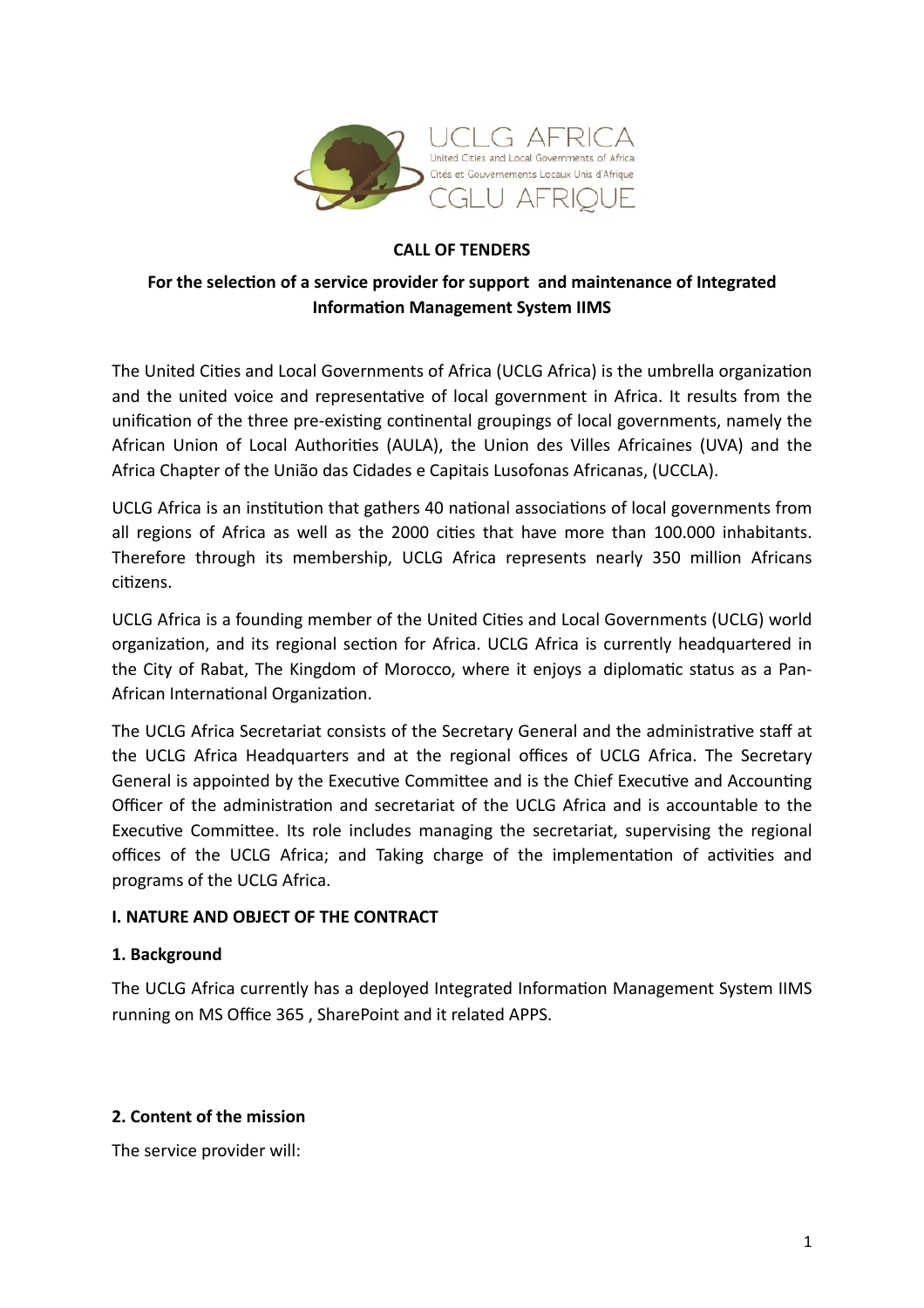- Implement security and maintenance updates as needed ( including to modules and core updates)
- Be responsible for ongoing maintenance inclusive of version updates, security updates, fixes to bugs, licence management of the IIMS ensuring that they continue to run smoothly and are protected from security threats.

### **3.Title of the Contract**

Service contract for support and maintenance on Integrated Information Management System IIMS

### **4. Eligible Conditions**

Only service providers with demonstrated experience, understanding as how local governments works, longevity of operations and technical competencies to provide managed services solicited.

A short-list of three such service providers has been selected by UCLG Africa.

### **5. Duration of the Contract**

The duration of the contract is one year covering the period from the 1<sup>st</sup> January to the 31th December 2020.

# **6. Budget**

The budget available for the implementation of this contract, shall not exceed  $\epsilon$  60,000. Price is a factor in assessing bids.

# **7. Quotation**

The quotations should contain :

- Qualifications
- a. Business frofile
- b. Team expertise
- Technical proposal:
- a. Approach
- b.Responsabilties and work process
- Financial proposal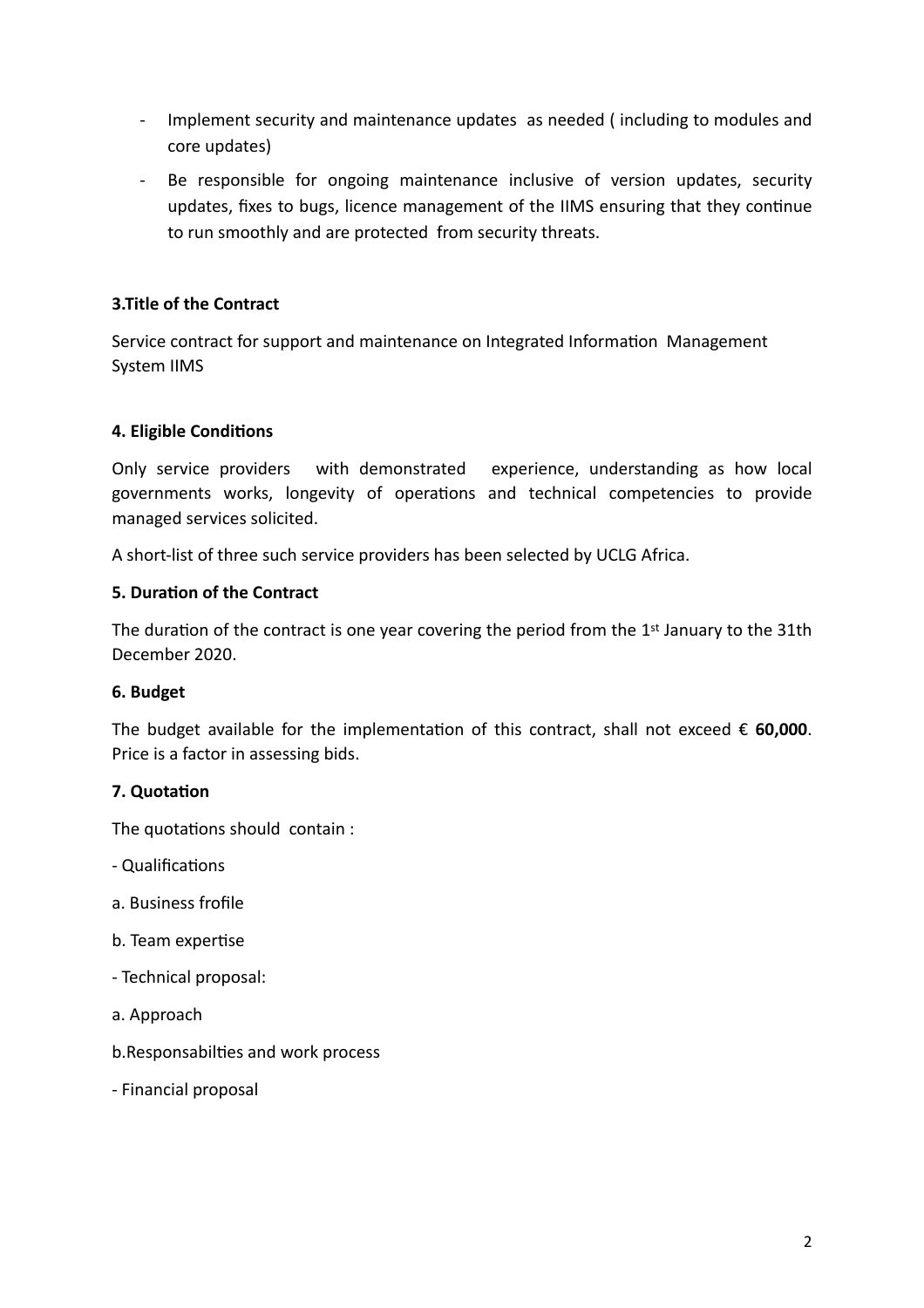### **8. Contractual Conditions**

By submitting an offer, the tenderer accepts the conditions of this contract.

Submission of a tender binds the Contractor during the entire performance of the contract.

Once the UCLG Africa Secretariat has accepted the tender, it shall become the property of the UCLG Africa Secretariat and it shall treat it confidentially. It is the understanding of the contractor that UGLG Africa will not be held responsible for any liabilities or compliance to intellectual or other rights stemming from its realization of the contract's provisions.

The UCLG Africa shall not reimburse expenses incurred in preparing and submitting tenders.

#### **9. No obligation to Award the Contract**

The tendering procedure does not create any obligation for the UCLG Africa to award the contract.

Tenderers, which tender has not been accepted may not claim any compensation, including when the UCLG Africa decides not to award the contract.

#### **II. STRUCTURE OF THE OFFER AND GENERAL INFORMATION**

#### **1. Documents to be submitted**

- 1) Technical offer
- 2) Financial offer

### **2. Points to be noted**

1) Offers shall be submitted as specified in the invitation to tender

2) Offers can only be submitted in English.

3) Tenderers shall carefully read and complete the tender declaration form (Declaration of Honor)

4) The technical offer shall explain in sufficient detail but in a concise manner how the tenderer plans to implement the services, following the technical specifications under point 5.3 below. CVs (personal brief professional history) of key persons such as project manager, editor, designer and technical assistant should be added to the technical offer. The tenderer shall also add references of similar services which are still ongoing or were recently carried out.

5) The financial offer must be expressed in EURO and should be inclusive of all fees and expenses.